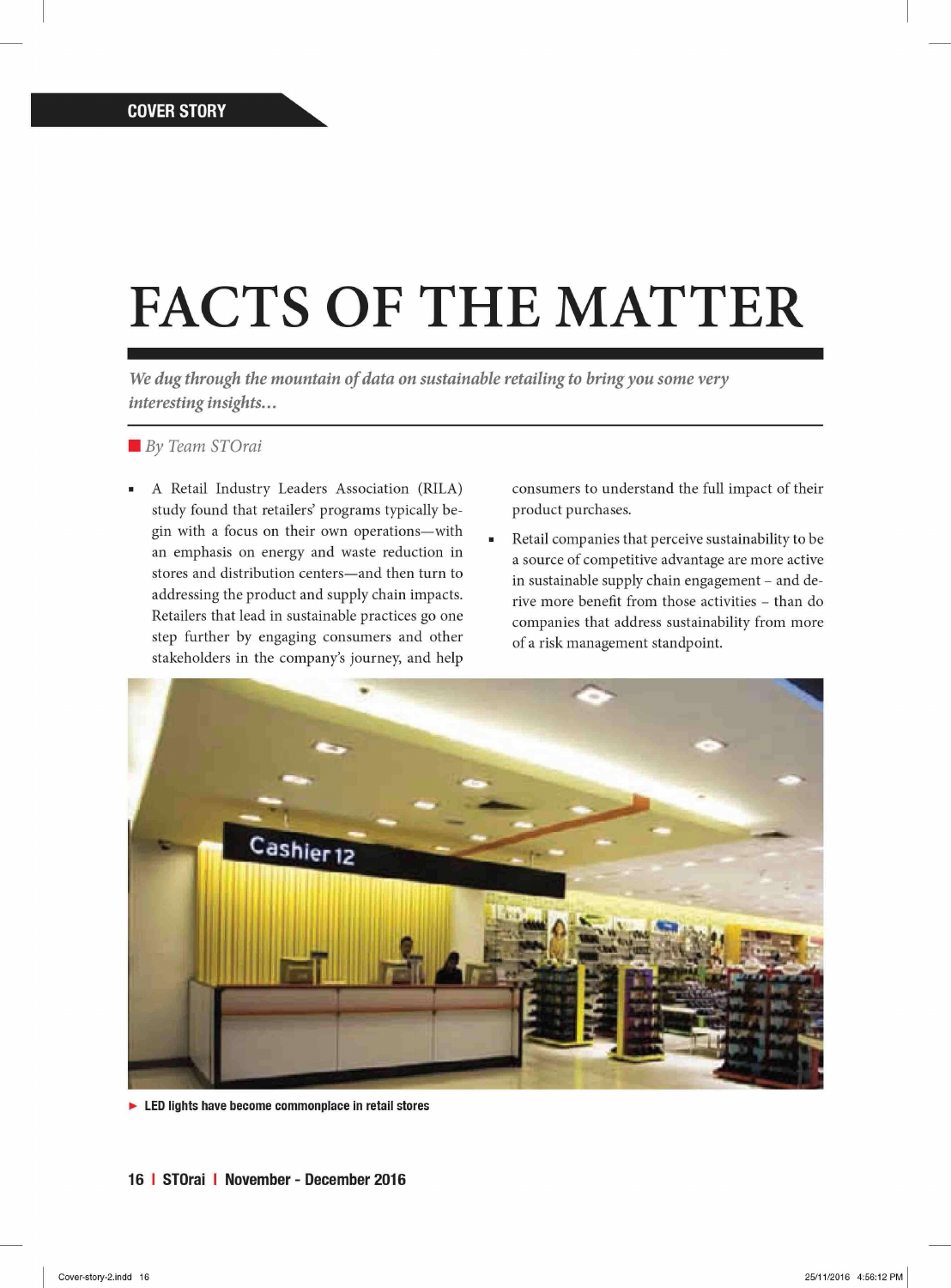

## **Benefits of Sustainability**

Retail leaders are integrating sustainability strategically into their business model and pursuing tactics i) directly with supply chain partners, ii) internally at various functions and levels of the organization and iii) externally through collaboration with other players in the industry - often through industry-led working groups - as well

as governments and non-governmental organizations, which offer guidance and support for various initiatives.

- When it comes to sustainable retailing practices, a report by Smart-Centres, Canada found that, one size does not fit all. Company strategies varied widely according to such factors as merchandise category, number of stores, format, size and ownership structure.
- Although the framework for achieving sustainable best practices varied among retailers, there were common threads. These include:
	- $\rightarrow$  A deeply held conviction by the CEO/owner/ founder/senior management that the company must reduce its impact on the environment
	- $\rightarrow$  An environmental strategy and plan
	- $\rightarrow$  An environmental management structure
	- $\rightarrow$  Staff who were appointed with environmental responsibilities at the head office and store level

//////

- $\rightarrow$  External advisors to assist in developing the strategies and providing advice
- Sustainable strategies, actions and indicators  $\rightarrow$ integrated into existing operations and management structure
- Policies with broad sustainability principles and specific functional or issue-related policies
- Policies disseminated internally and, most often, externally
- $\rightarrow$  Regular updates of sustainability policies and achievements, typically every one to three years.
- A global study of retailers revealed three strategic focuses, either individually or in combination: operational, market transformation and supply chain. The operational approach focuses largely on bricks and mortar, in both stores and warehouses, and centres on facility retrofits and ener-

gy savings. The grocery chains typically pursue this route first. Consumer market transformation focuses on transforming the market with three main approaches: merchandising and marketing, operations and research and development. Home Depot provides an example of this strategy. Consumer engagement or market transformation programs through merchandising and

marketing are the most advanced methods and



80% OF RETAILER'S CARBON FOOTPRINT COMES FROM PRODUCTS THAT ARE **CARRIED**